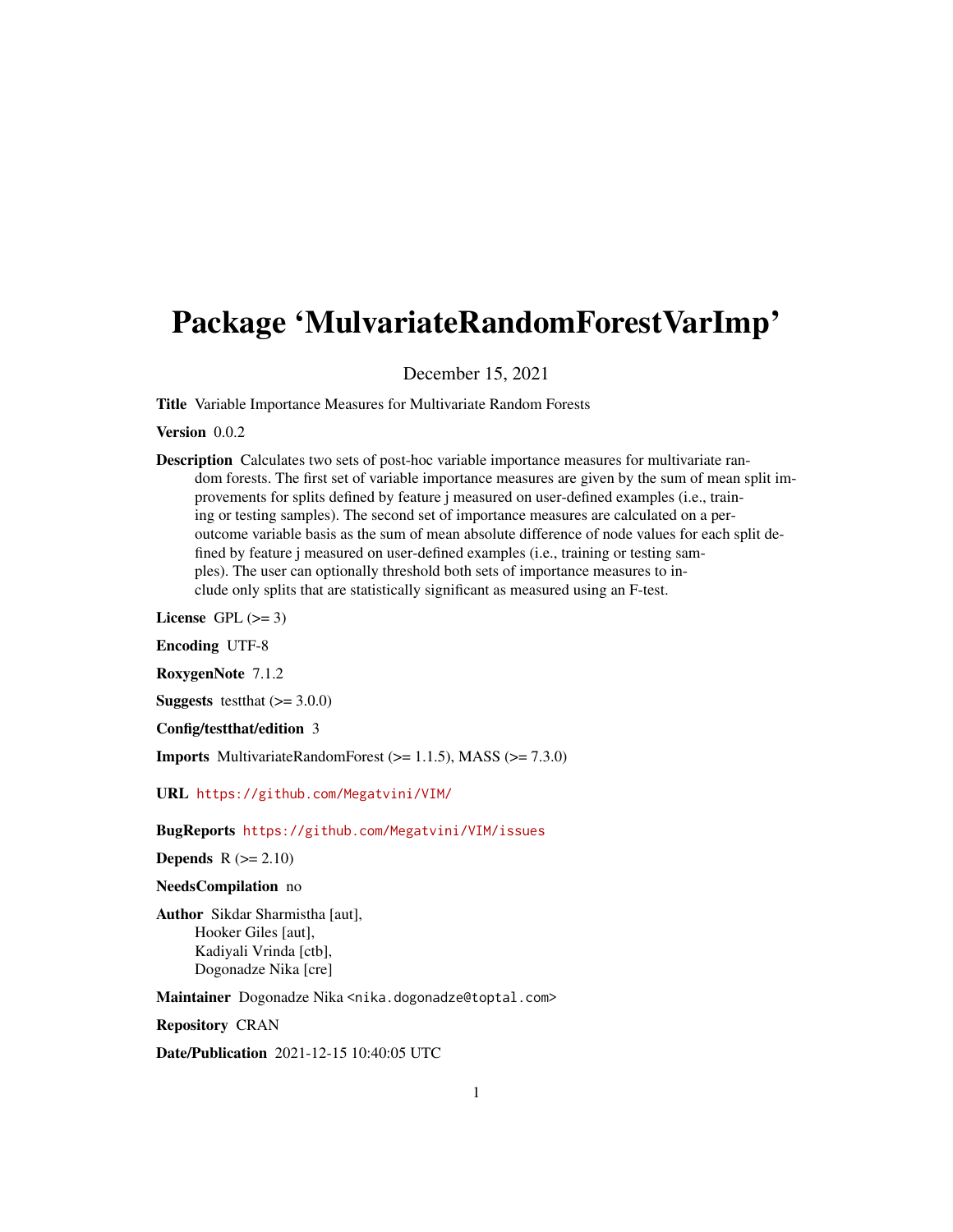### <span id="page-1-0"></span>R topics documented:

| Index |  |
|-------|--|

MeanOutcomeDifference *Mean Outcome Difference Importance Function*

#### Description

Mean Outcome Difference Importance Function

#### Usage

```
MeanOutcomeDifference(
X,
Y,
 sample\_size = trunc(nrow(X) * 0.8),
num_trees = 100,
m_f feature = ncol(X),
min\_leaf = 10,
alpha_threshold = 0)
```
#### Arguments

| X               | Feature matrix                                                                                                                                                                                                                                                                                          |  |
|-----------------|---------------------------------------------------------------------------------------------------------------------------------------------------------------------------------------------------------------------------------------------------------------------------------------------------------|--|
| Υ               | Target matrix                                                                                                                                                                                                                                                                                           |  |
| sample_size     | Size of random subset for each tree generation                                                                                                                                                                                                                                                          |  |
| num_trees       | Number of Trees to generate                                                                                                                                                                                                                                                                             |  |
| m_feature       | Number of randomly selected features considered for a split in each regression<br>tree node, which must be positive integer and less than N (number of input<br>features)                                                                                                                               |  |
| min_leaf        | Minimum number of samples in the leaf node. If a node has less than or equal<br>to min_leaf samples, then there will be no splitting in that node and this node<br>will be considered as a leaf node. Valid input is positive integer, which is less<br>than or equal to M (number of training samples) |  |
| alpha_threshold |                                                                                                                                                                                                                                                                                                         |  |
|                 | threshold for split significant testing. If default value of 0 is specified, all the<br>node splits will contribute to result, otherwise only those splits with improve-<br>ment greater than 1-alpha critical value of an f-statistic do.                                                              |  |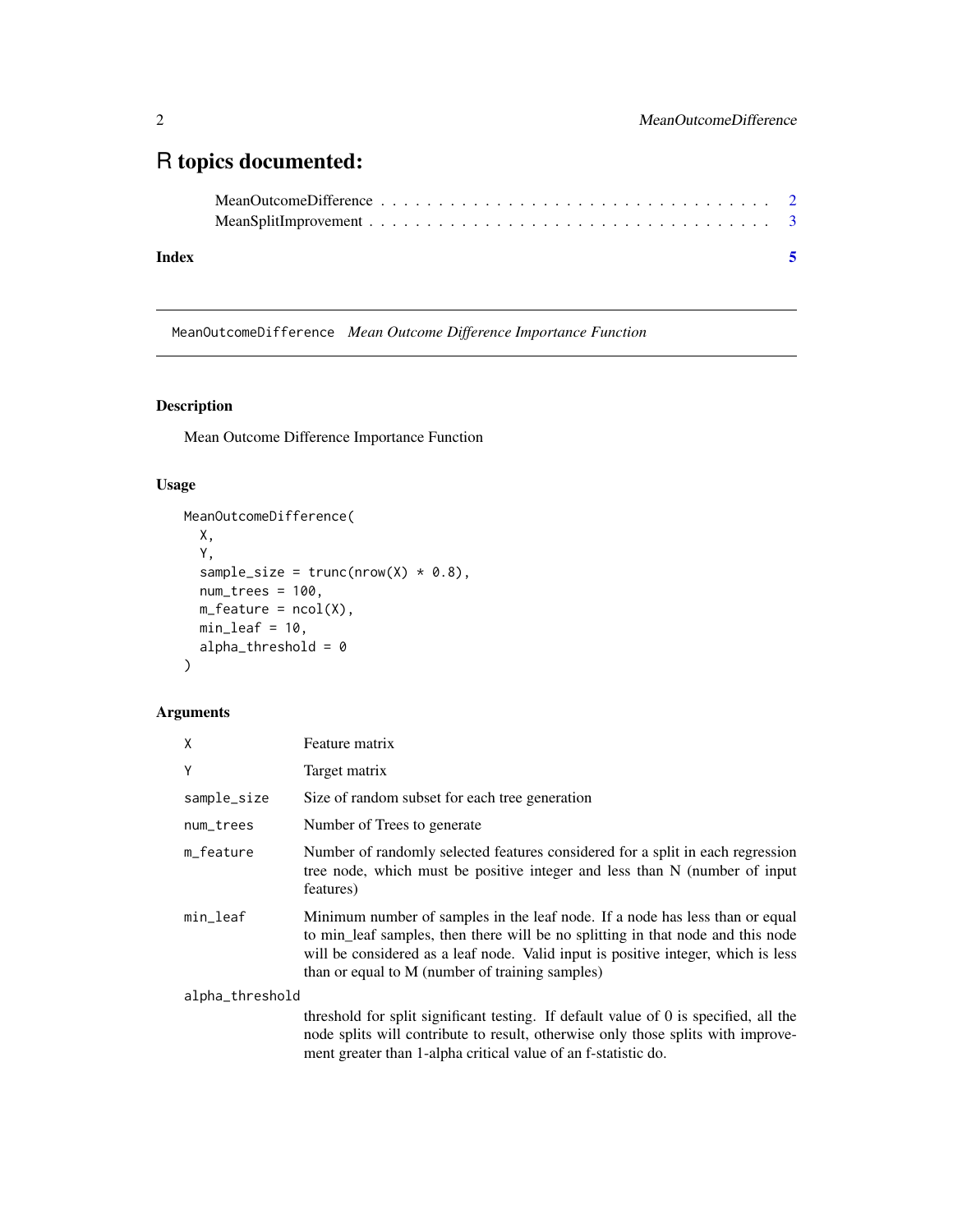#### <span id="page-2-0"></span>Details

For each split defined by feature j, the mean outcome difference importance function calculates the absolute difference in mean values per outcome between the left and right children nodes of the resultant split. With a multivariate outcome vector, this measure thus gives a vector of importance measures for feature j, i.e., it returns an outcome specific importance measure for feature j. If feature j is used in splitting M nodes of the tree, the resulting tree-specific importance measure is the sum of the node-specific absolute differences in mean nodal values per outcome calculated across all M nodes. For the multivariate random forest, the mean outcome difference importance measure for feature j is the average of the tree-specific measures across all trees in the forest.

If the alpha threshold is 0 all the splits defined by feature j will be used in computing the importance measure. The user also has the option of including only the significant node splits defined by feature j in the calculation of the importance measure. The significance of node splits is measured using an F-test. In this case, the user will matrix and the number of left and right node samples for the given node split.

Segal MR (1992) Tree-structured methods for longitudinal data. J. American Stat. Assoc. 87(418), 407-418.

#### Value

Vector of size N x 1

#### Examples

 $X = matrix(runit(50*5), 50, 5)$  $Y = matrix(runif(50*2), 50, 2)$ MeanOutcomeDifference(X, Y)

MeanSplitImprovement *Mean Split Improvement Importance Function*

#### **Description**

Mean Split Improvement Importance Function

#### Usage

```
MeanSplitImprovement(
 X,
 Y,
 sample_size = trunc(nrow(X) * 0.8),
 num\_trees = 100,
 m_f feature = ncol(X),
 min\_leaf = 10,
 alpha_\text{threshold} = 0)
```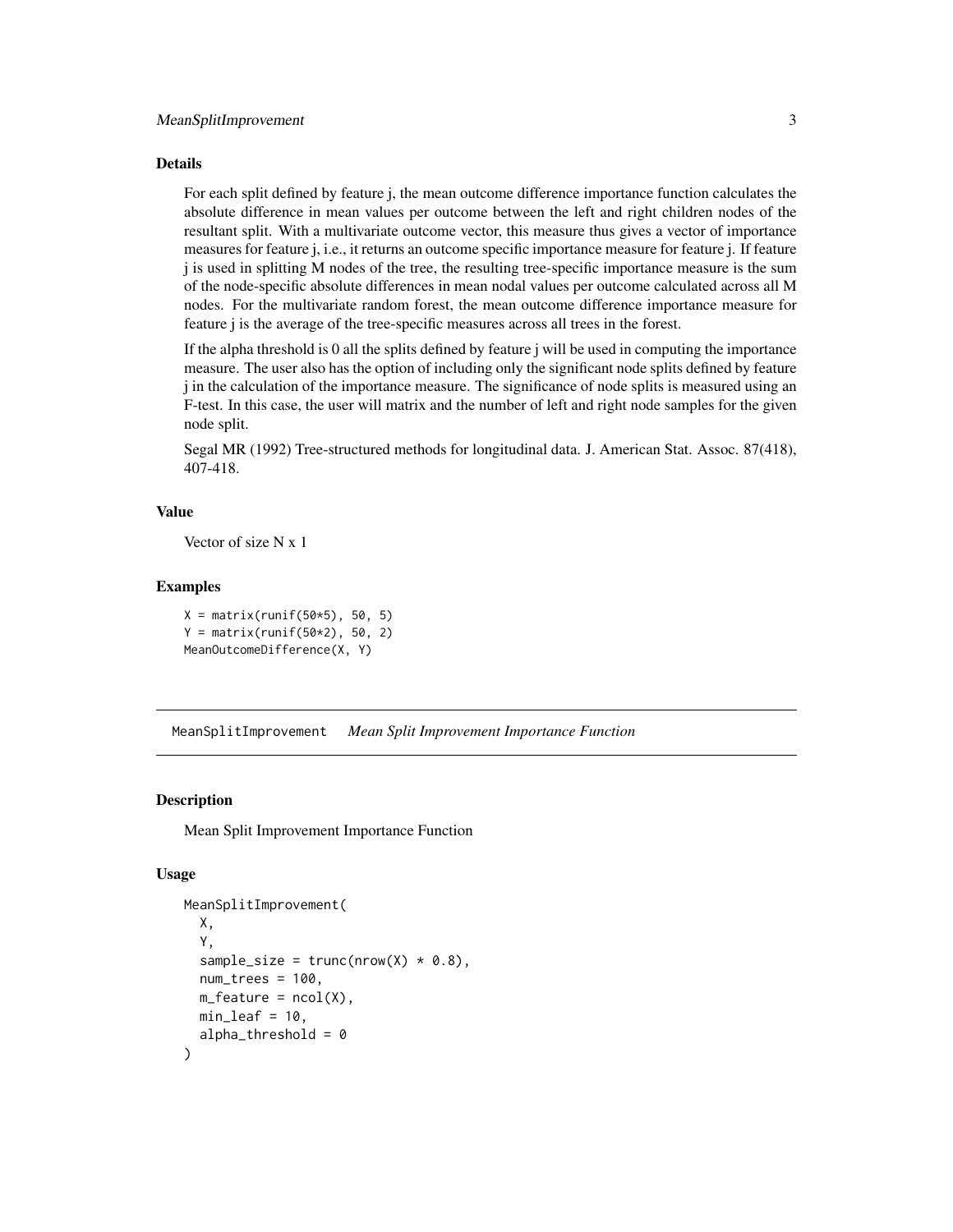#### Arguments

| X               | Feature matrix                                                                                                                                                                                                                                                                                          |
|-----------------|---------------------------------------------------------------------------------------------------------------------------------------------------------------------------------------------------------------------------------------------------------------------------------------------------------|
| Y               | Target matrix                                                                                                                                                                                                                                                                                           |
| sample_size     | Size of random subset for each tree generation                                                                                                                                                                                                                                                          |
| num_trees       | Number of Trees to generate                                                                                                                                                                                                                                                                             |
| m feature       | Number of randomly selected features considered for a split in each regression<br>tree node, which must be positive integer and less than N (number of input<br>features)                                                                                                                               |
| min_leaf        | Minimum number of samples in the leaf node. If a node has less than or equal<br>to min_leaf samples, then there will be no splitting in that node and this node<br>will be considered as a leaf node. Valid input is positive integer, which is less<br>than or equal to M (number of training samples) |
| alpha_threshold |                                                                                                                                                                                                                                                                                                         |
|                 | threshold for split significant testing. If default value of 0 is specified, all the<br>node splits will contribute to result, otherwise only those splits with improve-<br>ment greater than 1-alpha critical value of an f-statistic do.                                                              |

#### Details

The mean split improvement importance function follows directly from Segal (1992) definition of the mean structure based split function. For each split defined by feature j, it calculates the difference between the within parent node sum of squares and the within children-nodes (left and right nodes) measured on either training or testing samples. If feature j is used in splitting M nodes of the tree, the resulting tree-specific importance measure is the sum of the node-specific differences calculated across all M nodes. The mean split improvement measure for feature j for the multivariate random forest is the average of the tree-specific measures across all trees in the forest.

If the alpha threshold is 0 all the splits defined by feature j will be used in computing the importance measure. The user also has the option of including only the significant node splits defined by feature j in the calculation of the importance measure. The significance of node splits is measured using an F-test. In this case, the user will need to threshold the alpha critical value of the F-statistic based on the number of outcome variables in the target matrix and the number of left and right node samples for the given node split.

Segal MR (1992) Tree-structured methods for longitudinal data. J. American Stat. Assoc. 87(418), 407-418.

#### Value

Vector of size N x 1

#### Examples

```
X = matrix(runif(50*5), 50, 5)Y = matrix(runif(50*2), 50, 2)MeanSplitImprovement(X, Y)
```